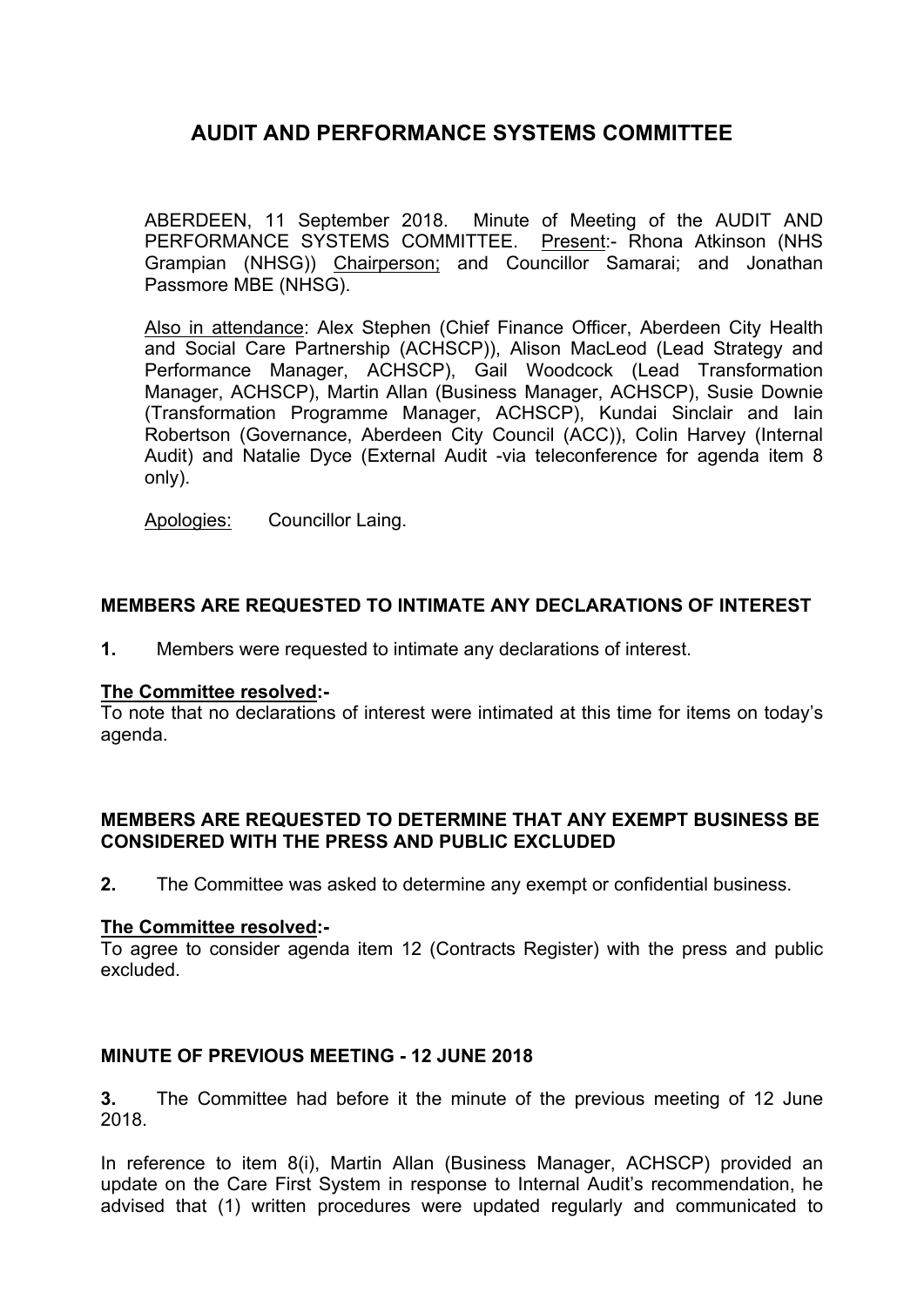11 September 2018

operational staff through the Council's intranet site; (2) data validation reports were regularly run and scrutinised by Service Managers to ensure the system remained up to date; (3) complex care package rate changes would be addressed through contract management processes; (4) system upgrades were taking place to comply with new legislation; (5) the Council's Strategic Commissioning Committee approved the extension of Care First's contract up to March 2020 whilst work on a replacement system was being progressed; and (6) he provided an overview of the Self Directed Support Board's terms of reference, membership and oversight provided by the Strategic Commissioning Programme Board.

#### **The Committee resolved:-**

- (i) to approve the minute as a correct record; and
- (ii) to note the information provided.

## **FORWARD REPORT PLANNER**

**4.** The Committee had before it the Forward Report Planner which tracked Committee requests for further assurance, as well as items of business that were within the Committee's terms of reference which had been referred to Committee by the IJB or Clinical and Care Governance Committee.

Iain Robertson (Governance, ACC) advised that the Planner was intended to be used as a tool to track assurance requested by the Committee or items which had been referred to the Committee by the IJB or Clinical and Care Governance Committee. He explained that the Planner would link in with the standing Confirmation of Assurance item, so that if members requested additional assurance from officers, this request would be added to the Planner and progress could be monitored at subsequent meetings.

### **The Committee resolved:-**

To note the Planner.

### **AUDIT AND PERFORMANCE SYSTEMS DUTIES REPORT**

**5.** The Committee had before it a report by Alex Stephen (Chief Finance Officer, ACHSCP) which presented the Committee with an intended schedule of reporting to ensure that the Committee is fulfilling all the duties as set out in its terms of reference.

#### **The report recommended:-**

That the Committee -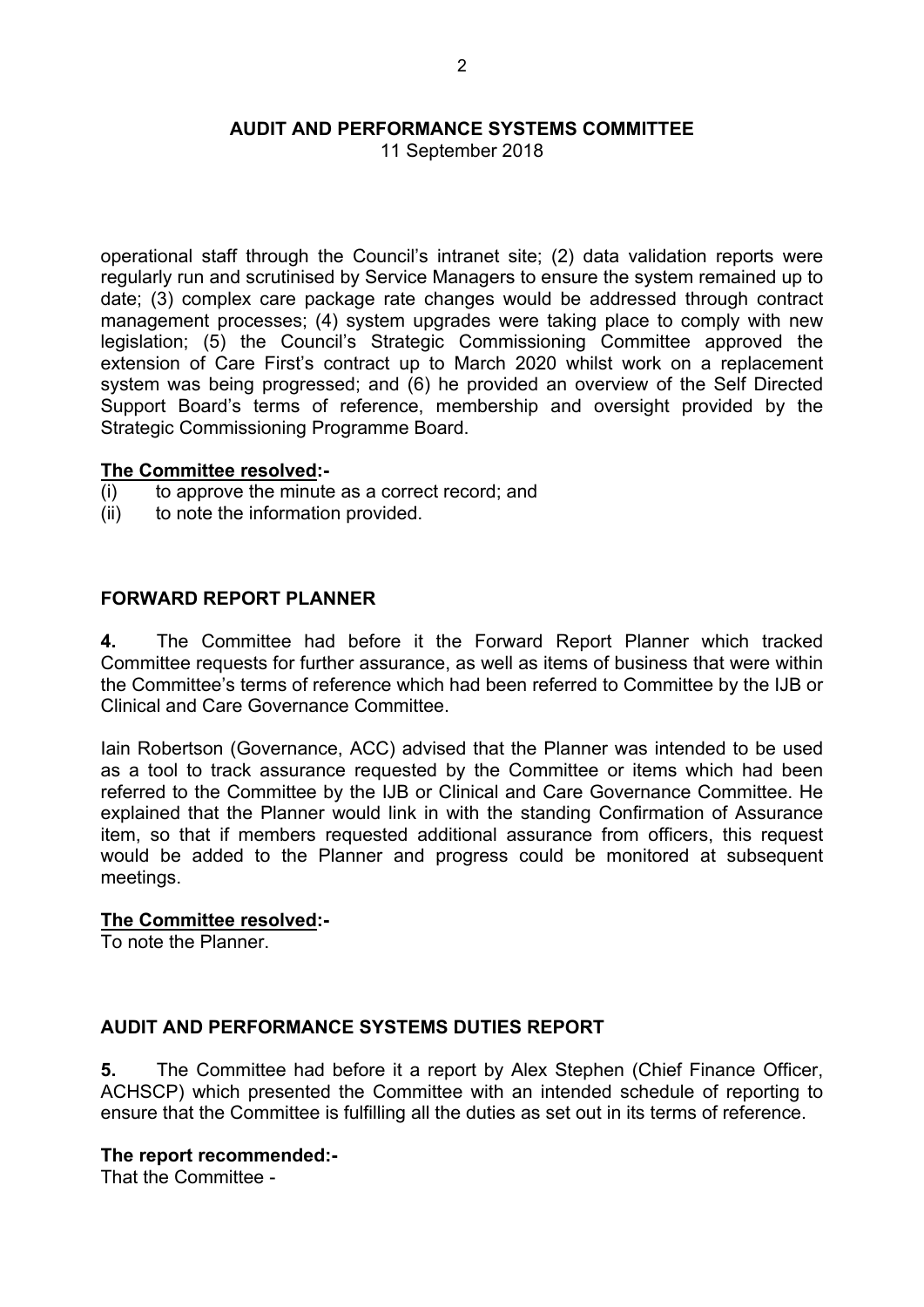11 September 2018

- (a) Note the content of the APS Duties report as attached at Appendix A; and
- (b) Requests that the Chief Finance Officer present a report back to Committee at the end of the financial year confirming that these duties were met and outlining the anticipated schedule for meeting these duties in the financial year 2019-20.

Alex Stephen advised that the report outlined the timescales for reports which would be presented to Committee in order to provide assurance that the Committee was meeting duties under its terms of reference.

Thereafter there were questions and comments on items 9 (Hosted Services) and 12 (Performance Reviews) which did not have target reporting dates listed within the report. With regards to Hosted Services, Mr Stephen explained that developing solutions to address this risk was within the remit of the North East Partnership but confirmed that progress was at an early stage. And with regards to Performance Reviews, he advised that a Learning Disabilities Service performance review was ongoing and findings would be circulated to IJB members in due course.

#### **The Committee resolved**

- (i) to note the content of the APS Duties report as attached at Appendix A; and
- (ii) to request that the Chief Finance Officer present a report back to Committee at the end of the financial year confirming that these duties were met and outlining the anticipated schedule for meeting these duties in the financial year 2019-20.

### **STRATEGIC RISK REGISTER AND RISK APPETITE REVIEW**

**6.** The Committee had before it a report by Martin Allan (Business Manager, ACHSCP) which presented the Committee with a revised version of the Aberdeen City Health & Social Care Partnership's strategic risk register and risk appetite statement.

### **The report recommended:-**

That the Committee -

- (a) Approve the revised risk appetite statement, as attached at appendix A; and
- (b) Approve the revised strategic risk register, as attached at appendix B.

Martin Allan advised that the risk appetite statement and strategic risk register had been reviewed following the IJB's risk management workshop on 24 April 2018. He highlighted the key changes which had been made and noted that the Executive Team would continue to monitor the register on an ongoing basis. He also recommended that it would be good practice for the Committee to focus on three risks per meeting and provide strategic oversight of the register up until its next formal review by the IJB.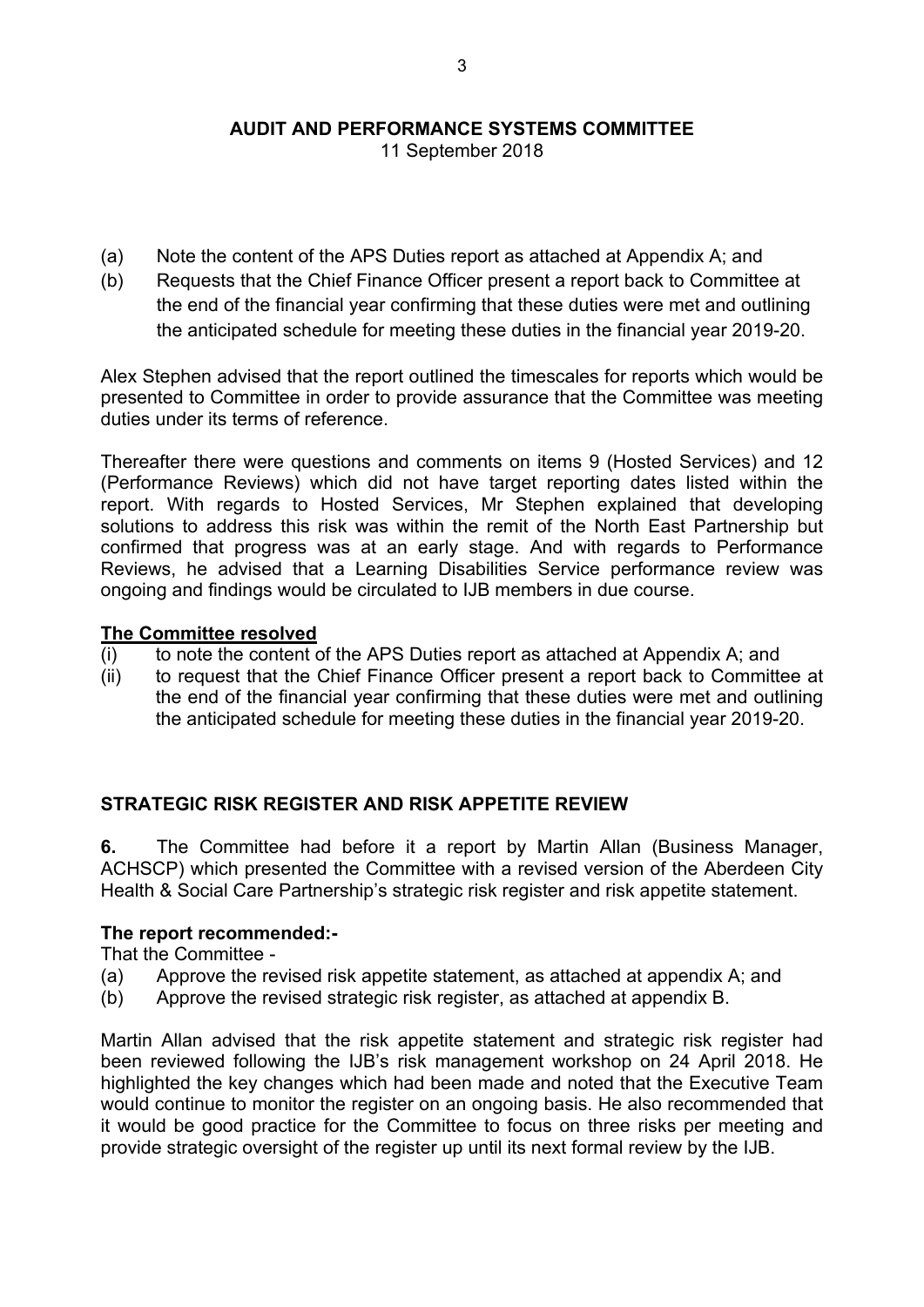Thereafter there was discussion on the need to further embed risk management within strategic and operational reporting to ensure that performance management, risk management and the Strategic Plan provided the IJB with a framework to take difficult decisions when required.

### **The Committee resolved:-**

- $(i)$  to approve the revised risk appetite statement, as attached at appendix A;
- (ii) to approve the revised strategic risk register, as attached at appendix B; and
- (iii) to agree to monitor three risks within the strategic risk register at each Committee meeting up until the next review period, and to treat the register as a living document.

### **INTERNAL AUDIT REPORT**

**7.** The Committee had before it a report by Alex Stephen which presented the Committee with a summary of a recent NHSG Internal Audit report prepared by PwC.

#### **The report recommended:-**

That the Committee –

- (a) Note the content of the NHSG Internal Audit Report, as attached at Appendix A; and
- (b) Note the timescales as outlined in the action plan of the NHSG Internal Audit report, as attached at Appendix A.

Colin Harvey (IJB Internal Audit) advised that the recommendations by NHSG's internal auditor and the Partnership's proposed response both seemed reasonable.

Thereafter there was discussion on whether divergence amongst Grampian Partnerships in terms of performance reporting was due to locality planning and whether this was a positive development. Alison MacLeod advised that divergence would be limited as all Partnerships were required to demonstrate achievement against the nine national health and wellbeing outcomes.

#### **The Committee resolved:-**

- (i) to note the content of the NHSG Internal Audit Report, as attached at Appendix A; and
- (ii) to note the timescales as outlined in the action plan of the NHSG Internal Audit report, as attached at Appendix A.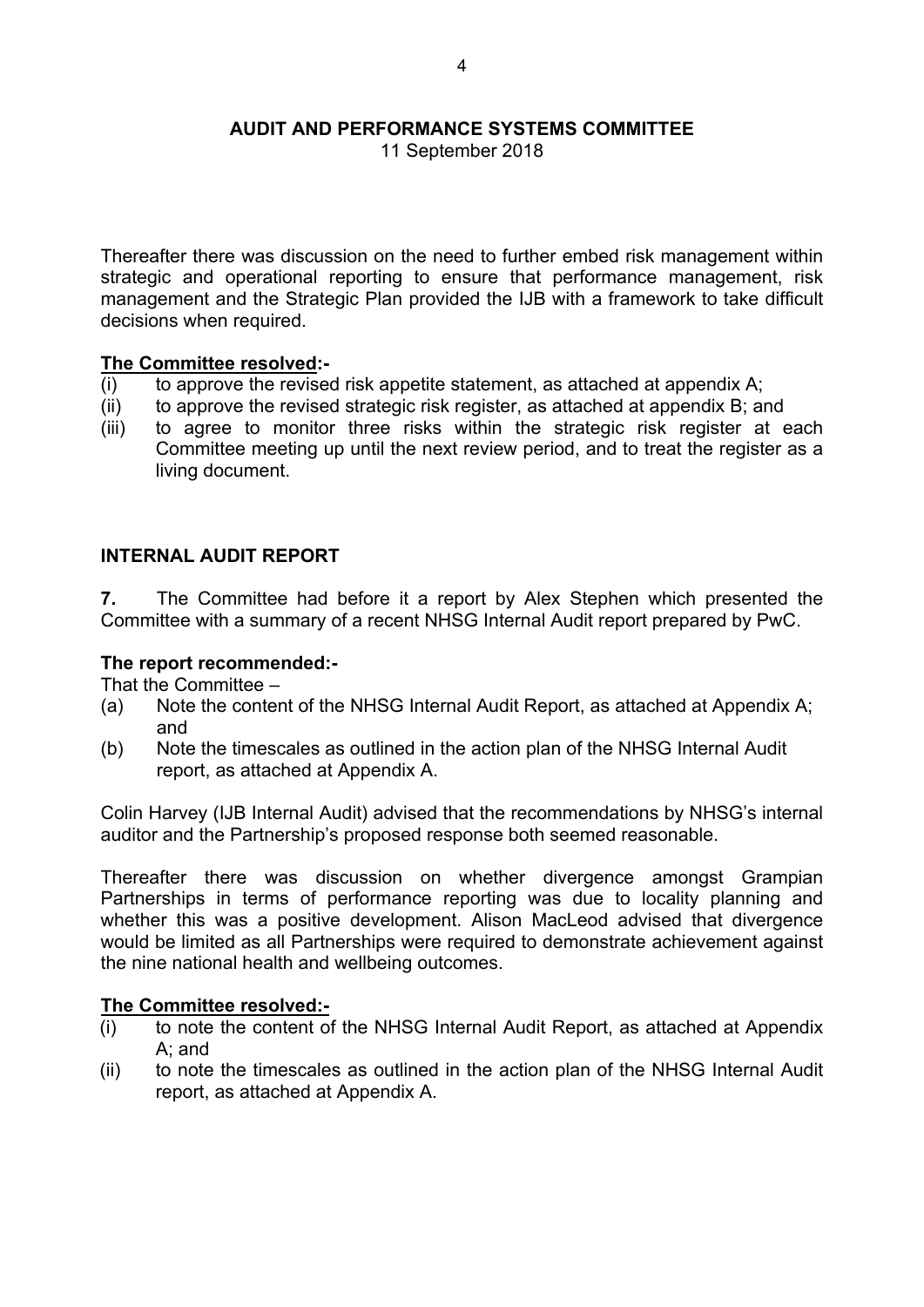# **EXTERNAL AUDIT ANNUAL REPORT**

**8.** The Committee had before it a report by Alex Stephen which presented the Committee with the external audit annual report for discussion and noting.

#### **The report recommended:-**

That the Committee note the content of the Annual Audit Report for the year ended 31 March 2018, as at appendix A.

Natalie Dyce (IJB External Audit) advised that today's report would complete the 2017- 18 annual audit process and she provided an overview of the Partnership's mainstream budget deficits, and its balance and reserves position. Ms Dyce then drew Members attention to External Audit's conclusions and highlighted its findings in terms of four audit dimensions:-

With regards to (1) Financial Sustainability, the auditors took the view that strong transformation and governance arrangements were in place to close the budget gap and they endorsed the development of a Medium-Term Financial Strategy as good practice;

With regards to (2) Governance and Transparency, the auditors found that effective decision making processes were in place following work with the Good Governance Institute and they were satisfied with the level of challenge at Board meetings. The auditors also welcomed that IJB and APS Committee meetings were open to the public and press and papers were accessible to the public online.

With regards to (3) Financial Management, the auditors were content with the quality and frequency of financial reporting to the IJB and were satisfied that the Partnership had appropriate financial capacity in place. They also noted that no audit adjustments had been reported which demonstrated that the Partnership's financial arrangements were robust; and

With regards to (4) Value for Money, the auditors had been provided with evidence which demonstrated the Partnership's efforts to deliver services differently through its Transformation Programme and they noted that an audit recommendation on Workforce Planning had been agreed by the Partnership with a target date for completion of 31 March 2019.

Thereafter there were questions and comments on (1) External Audit's assessment of the Partnership's financial sustainability; and (2) how the Partnership could effectively demonstrate the achievement of value for money.

### **The Committee resolved:-**

To note the content of the Annual Audit Report for the year ended 31 March 2018, as at appendix A.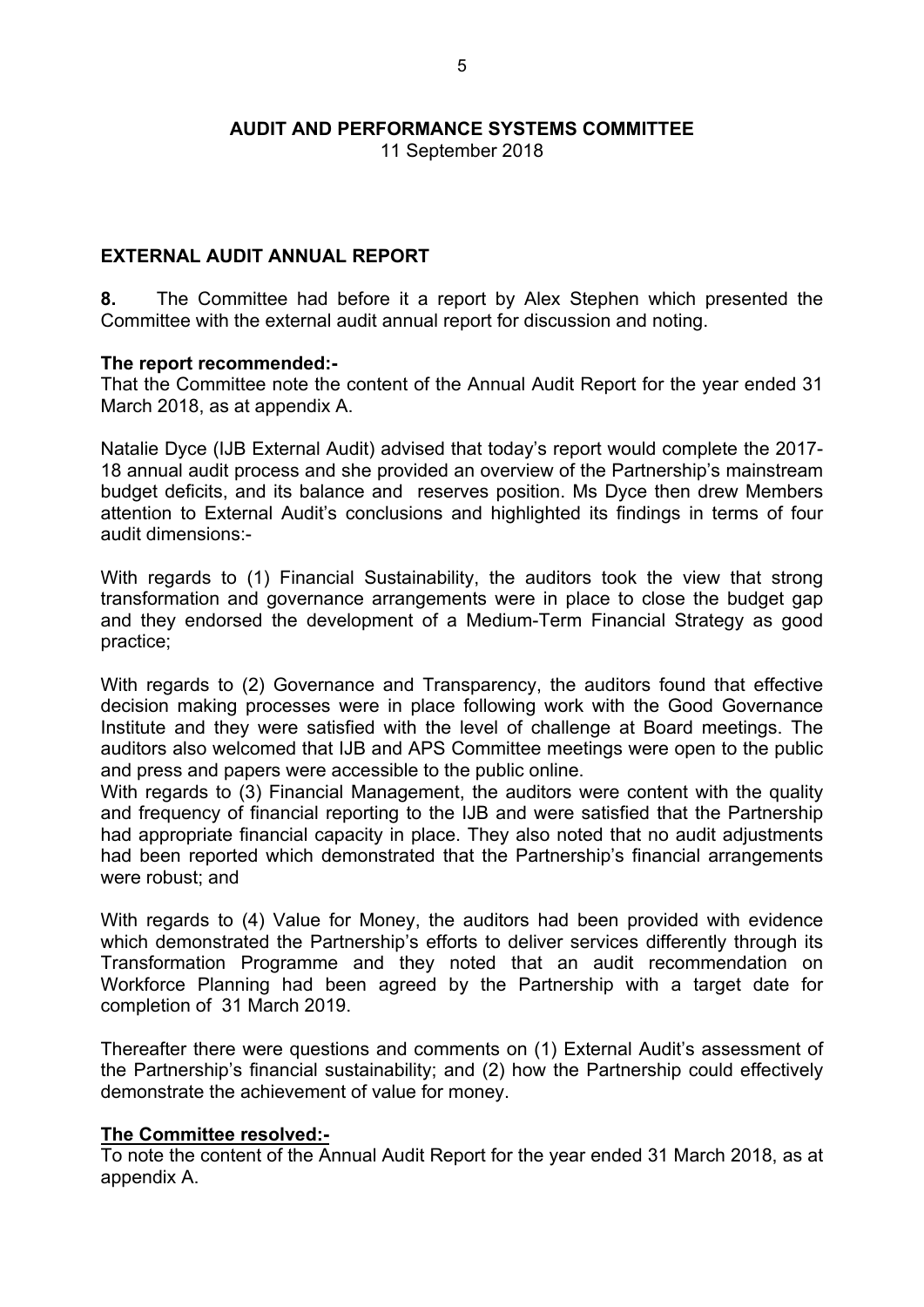11 September 2018

#### **AT THIS JUNCTURE, THE CHAIR INFORMED THE COMMITTEE THAT SHE WOULD TAKE THE FOLLOWING TWO ITEMS (ABERDEEN HEALTH AND SOCIAL CARE PARTNERSHIP ANNUAL REPORT AND PERFORMANCE MONITORING) TOGETHER AS THEIR CONTENT AND RECOMMENDATIONS OVERLAPPED.**

## **ANNUAL REPORT**

**9.** The Committee had before it a report by Kevin Toshney (Planning and Development Manager, ACHSCP) which presented the ACHSCP Annual Report 2017- 18 to Committee to enable it to assess the partnership's progress in achieving the national health and wellbeing outcomes and to consider the desired style and substance of next year's annual performance report.

#### **The report recommended:-**

That the Committee –

- (a) Consider the approved ACHSCP Annual Report 2017-18 and agree that further analysis of those outcomes and indicators where the partnership's performance was not as good as expected is required;
- (b) Request that a progress report on the analysis of the partnership's poorer than expected performance in certain areas is presented to a future Audit & Performance Systems Committee meeting; and
- (c) Outline its presentational preferences for next year's annual performance report.

Alison MacLeod explained that the Partnership was statutorily required to publish an annual report and noted that the report had been approved by the IJB at its meeting on 28 August 2018. She advised that the Annual Report was before the Committee today to outline reporting arrangements for the new strategic performance indicators and to seek Committee endorsement to adopt a more creative approach during the development of next year's Annual Report.

Thereafter there were questions and comments on (1) the importance of developing easy-read versions of its key strategic documents to increase accessibility; and (2) whether the Partnership could expand its engagement approach to capture views from service users and hard to reach groups which typically did not respond to consultations.

### **The Committee resolved:-**

(i) to approve the Annual Report 2017-18 and agree that further analysis of those outcomes and indicators where the Partnership's performance was not as good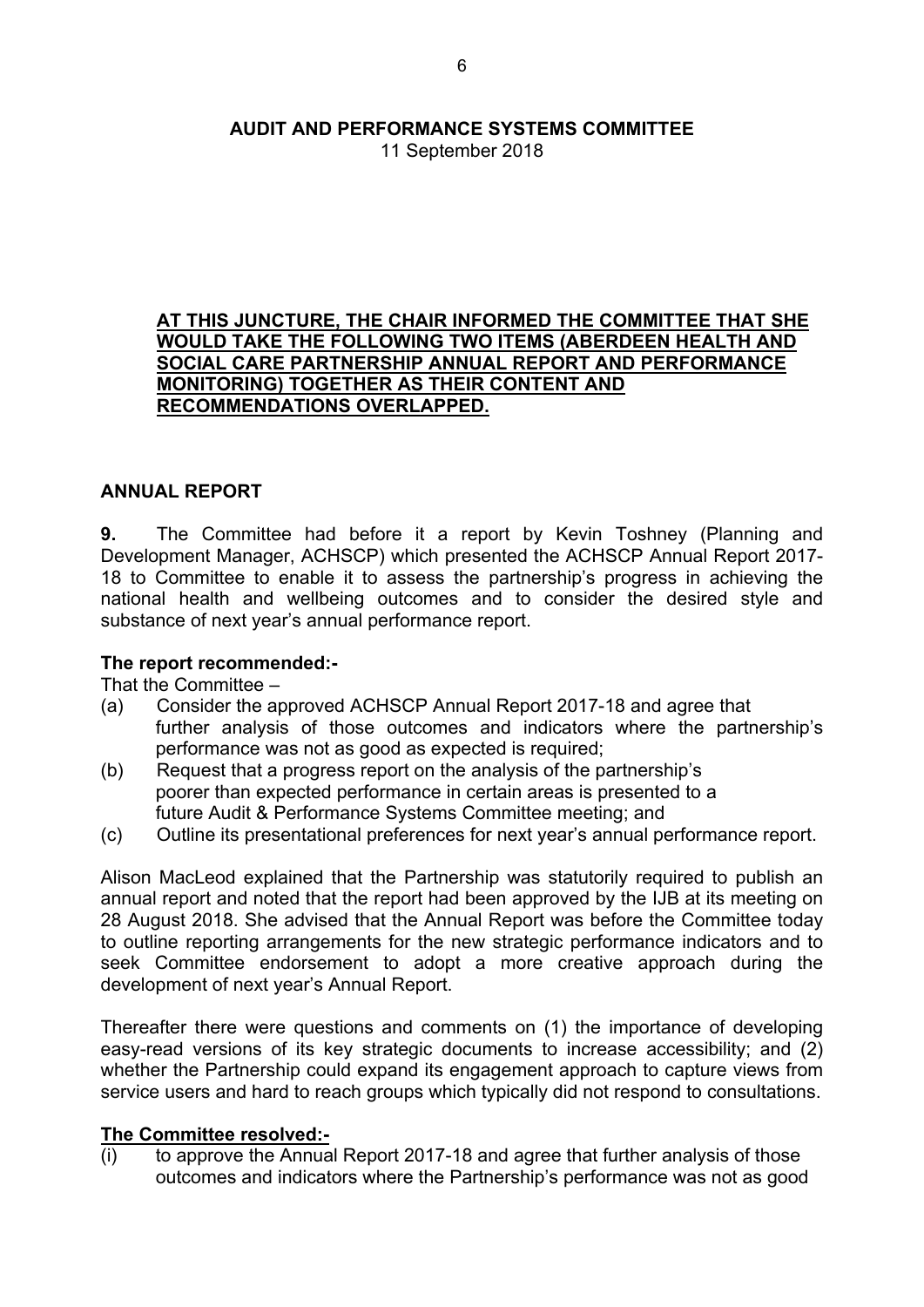as expected, along with solutions to improve performance is reported as part of the regular quarterly performance reporting to Committee and the IJB; and

(ii) to agree to adopt a more creative approach during the development of next year's Annual Report, and to instruct the Lead Strategy and Performance Manager to present options for consideration at the Committee's next meeting on 13 November 2018.

## **PERFORMANCE MONITORING**

**10.** The Committee had before it a report by Alison MacLeod (Lead Strategy and Performance Manager, ACHSCP) which advised the Committee of a recent review of performance indicators undertaken by the Lead Strategy and Performance Manager and sought approval of the proposed new set of strategic performance indicators contained in Appendix D.

### **The report recommended:-**

That the Committee –

- (a) Approve the proposed new set of strategic performance indicators contained in Appendix D;
- (b) Approve the frequency and route of reporting these; and
- (c) Approve that these are used as the basis of our Annual Report format for 2018/19.

Alison MacLeod proposed that a streamlined set of both local and national strategic performance indictors be reported to Committee and the IJB on a quarterly basis. She recommended that performance be reported by exception, with a focus on indicators which demonstrated both good and under-performance; as well as areas where significant improvement or deterioration in performance had been recorded. Ms MacLeod explained that a new set of strategic performance indicators may be developed following the ongoing review of the Strategic Plan.

Thereafter there were questions and comments on (1) the format of reports when reporting by exception; and (2) Members agreed that it would be a worthwhile exercise to test the new strategic performance indicators.

### **The Committee resolved:-**

- (i) to approve the proposed new set of strategic performance indicators contained in Appendix D;
- (ii) to agree to report these strategic performance indicators to Committee and the IJB on a quarterly basis and to request that exception reports be prepared to focus on (1) indicators where good performance had been recorded; (2) indictors where an improvement in performance was required; and (3) indicators where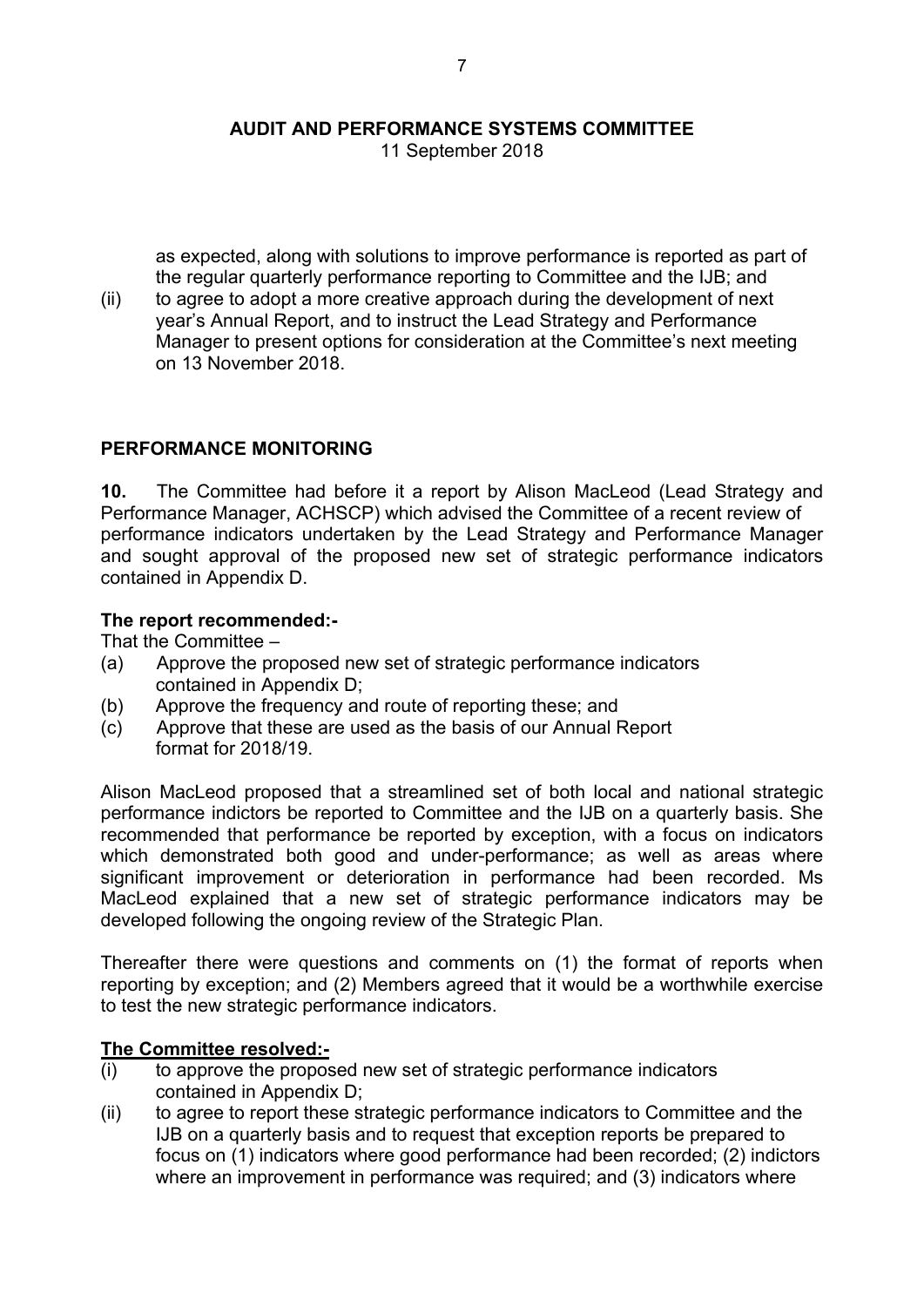significant improvement or deterioration in performance had been recorded, regardless of performance against target;

- (iii) to note that these strategic performance indicators would continue to be reviewed during the wider review of the three year Strategic Plan; and
- (iv) to note that following the review of the Strategic Plan, it was the Partnership's intention to use the strategic performance indicators as the basis of next year's Annual Report.

### **TRANSFORMATION PROGRAMME MONITORING**

**11.** The Committee had before it a report by Gail Woodcock (Lead Transformation Manager, ACHSCP) which provided an update on the progress of the Transformation Programme.

#### **The report recommended:-**

That the Committee note the information provided in this report.

Gail Woodcock provided an overview of the actions and progress of the Transformation Programme and then delivered a deep dive presentation with Alison MacLeod and Susie Downie (Transformation Programme Manager, ACHSCP) on (1) Organisational Development; and Cultural Change (2) Strategic Commissioning; and (3) Efficient Resources.

Thereafter there were questions and comments on (1) capturing the level of satisfaction for commissioned services staff through contract management processes; (2) the importance of conducting consultations that could capture views from operational staff, with particular focus on in-house carers; (3) the need to develop metrics which would demonstrate if the feedback received from staff and service users reflected a delivery of strategic outcomes; (4) the importance of managing expectations during the implementation of the Transformation Programme, with particular reference to the agreed person centred approach; (5) the level of joint working between the Partnership and the Council to support young carers; (6) the difficulty for young people and care professionals to manage the transition process between children's and adult social care; and (7) the growing need to identify services areas which were not delivering strategic outcomes or securing value for money and explore the option of disinvestment in these areas to strengthen the Partnership's financial sustainability.

#### **The Committee resolved:-**

- (i) to note the information provided in this report;
- (ii) to request the Chief Finance Officer to identify service areas which were not delivering strategic outcomes or securing value for money, and present options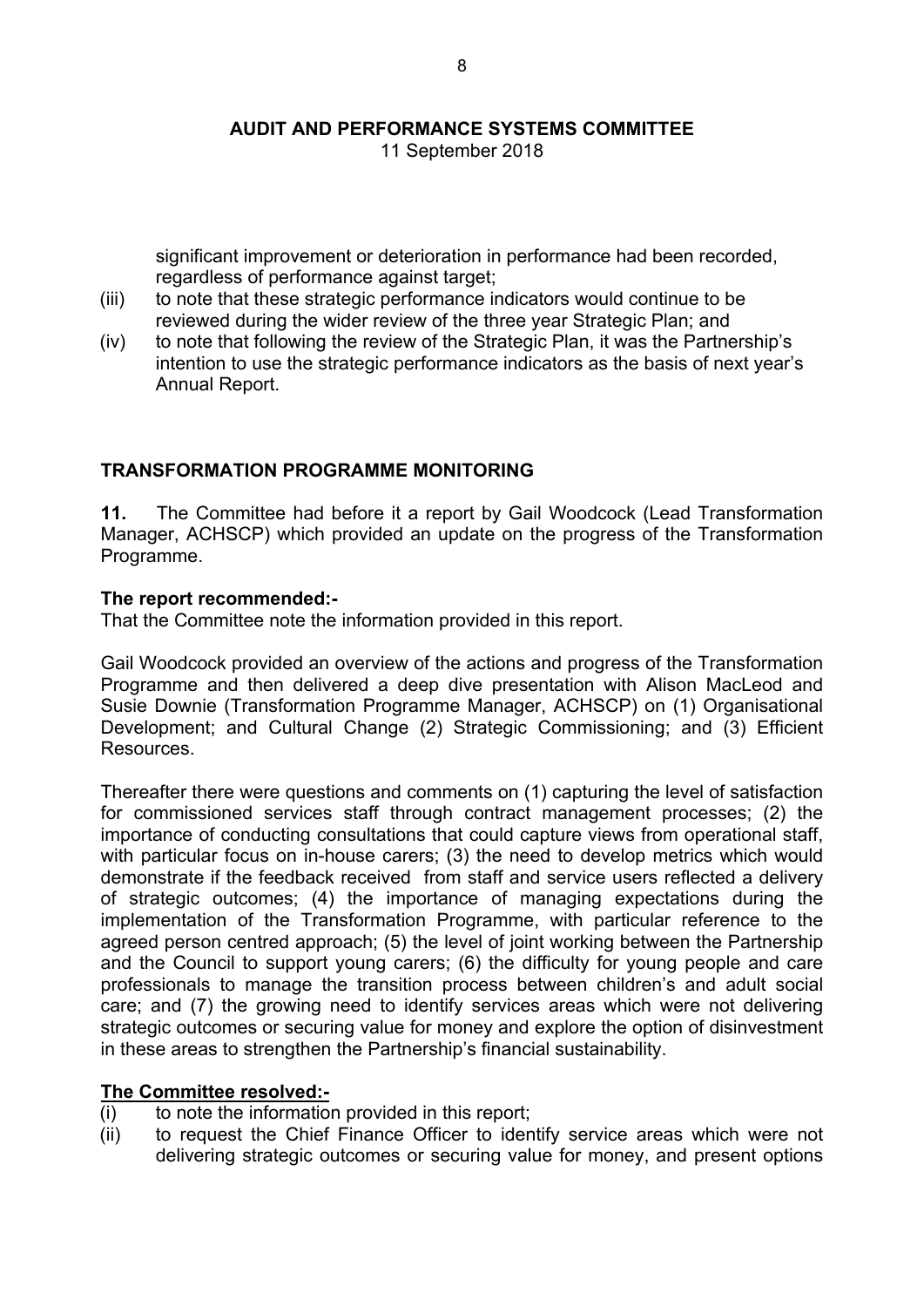11 September 2018

on possible re-provision of services to the IJB's workshop session on 18 September 2018; and

(iii) to thank Gail Woodcock, Alison MacLeod and Susie Downie for the informative presentation.

#### **IN ACCORDANCE WITH THE DECISION RECORDED UNDER ARTICLE 2 OF THIS MINUTE, THE FOLLOWING ITEM WAS CONSIDERED WITH THE PRESS AND PUBLIC EXCLUDED.**

### **CONTRACTS REGISTER**

**12.** The Committee had before it a report by Alison MacLeod which provided the Committee with a copy of the Contract Register for Adult Social Care Commissioned Services.

#### **The report recommended:-**

That the Committee note the Contract Register for Adult Social Care Commissioned Services contained in appendix a. and the proposals for using this register going forward as detailed in paragraph 3.7.

#### **The Committee resolved:-**

To note the Contract Register for Adult Social Care Commissioned Services contained in appendix a. and the proposals for using this register going forward as detailed in paragraph 3.7.

#### **CONFIRMATION OF ASSURANCE**

**13.** The Chair provided Members with an opportunity to request additional sources of assurance for items on today's agenda, and thereafter asked the Committee to confirm it had received reasonable assurance to fulfil its duties as outlined within its Terms of Reference.

The Chair requested additional assurance on (1) Locality Planning and progress to date, in terms of meeting strategic outcomes and (2) Future Financial Planning, which would focus on the financial sustainability of core budgets, how the Partnership planned to reduce overspends and possible areas for disinvestment ahead of the IJB budget setting process.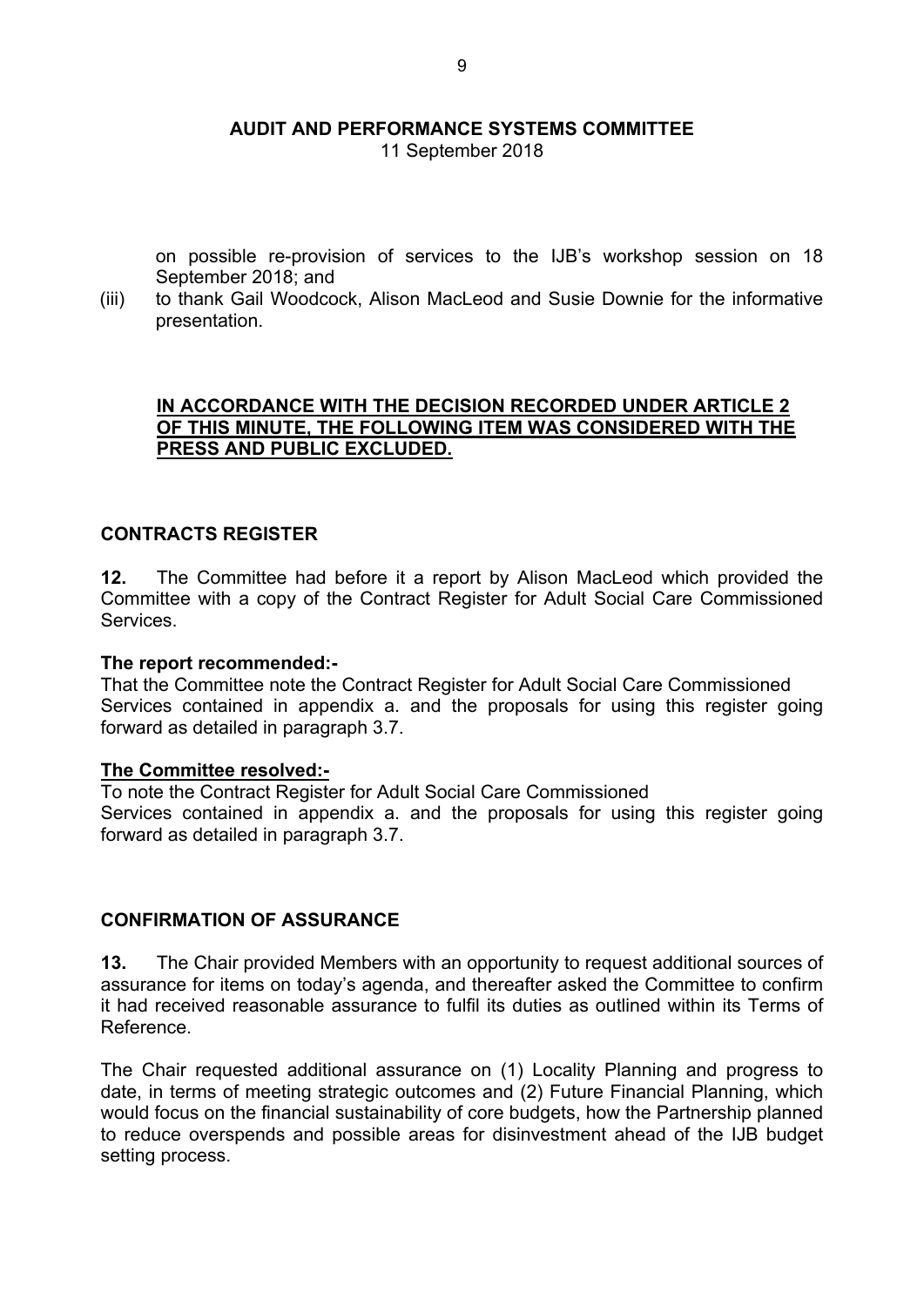11 September 2018

## **The Committee resolved:-**

- (i) to request the Chief Finance Officer to prepare progress reports on (1) Locality Planning and (2) IJB Future Financial Planning and present these reports to the Committee's next meeting on 13 November 2018; and
- (ii) otherwise confirm the receipt of reasonable assurance for items on today's agenda.

# **RHONA ATKINSON, Chairperson.**